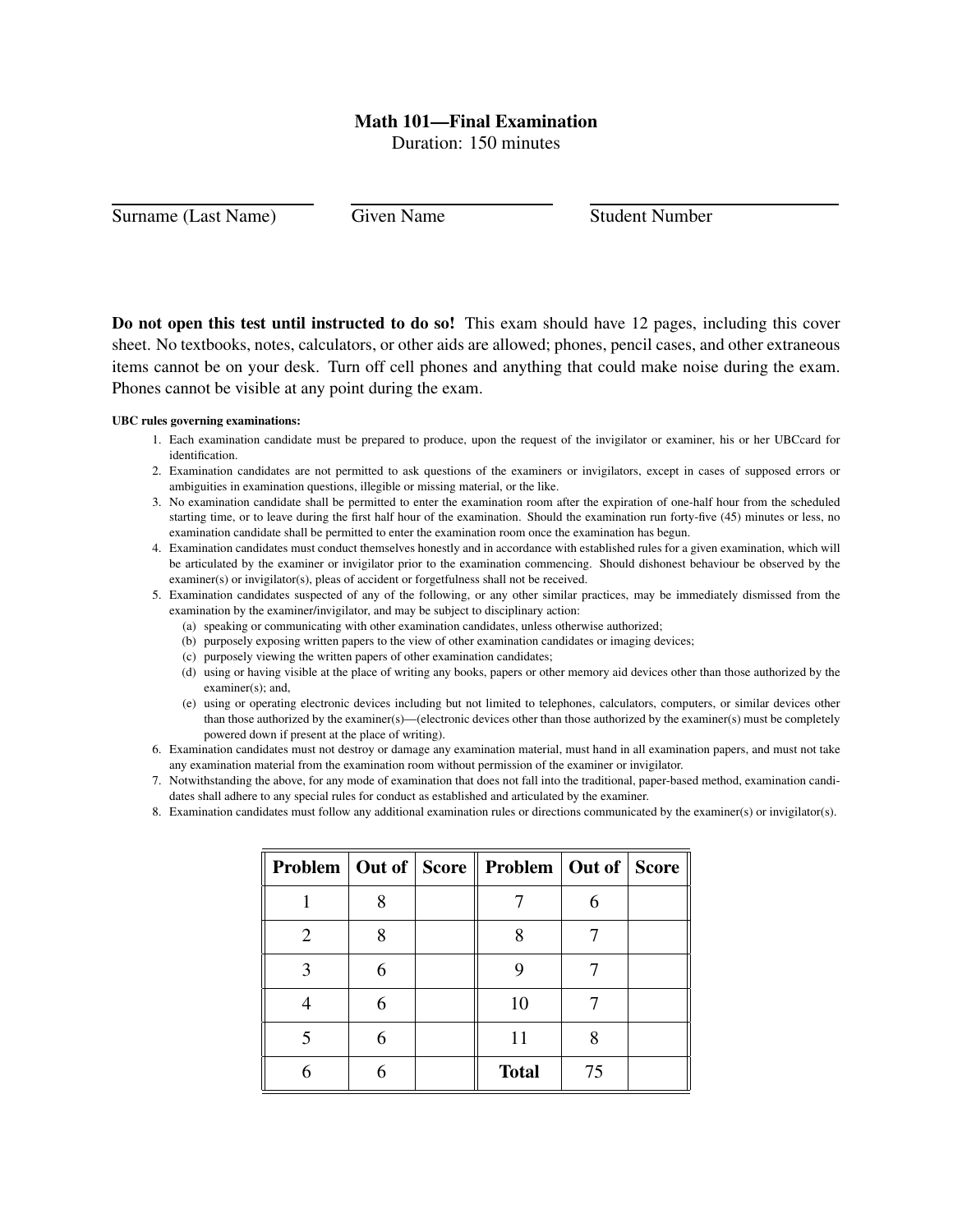Math 101—Final Examination page 2 of 12

Problems 1–2 are answer-only questions: the correct answers in the given boxes earns full credit, and no partial credit is given.

1a. [2 pts] Only one of the following statements is always true; determine which one is true.

(Assume 
$$
f(x)
$$
 and  $g(x)$  are continuous functions.)

\n**A**: 
$$
\int_{-3}^{-2} f(x)dx = -\int_{3}^{2} f(x)dx.
$$

\n**B**: 
$$
\int_{0}^{1} f(x) \cdot g(x) dx = \int_{0}^{1} f(x) dx \cdot \int_{0}^{1} g(x) dx.
$$

\n**C**: If 
$$
\int_{\infty}^{\infty} f(x) dx
$$
 converges and  $g(x) \ge f(x) \ge 0$  for all  $x$ , then 
$$
\int_{1}^{\infty} g(x) dx
$$
 converges.

\n**D**: If 
$$
\sum_{n=1}^{\infty} (-1)^{n+1} b_n
$$
 converges, then 
$$
\sum_{n=1}^{\infty} b_n
$$
 also converges.

\n**E**: When  $f(x)$  is positive and concave up, any Trapezoid Rule approximation for 
$$
\int_{a}^{b} f(x) dx
$$
 will be an upper estimate for 
$$
\int_{a}^{b} f(x) dx
$$
.

1b. [2 pts] For each integral, choose the substitution type that is most beneficial for evaluating the integral. (Write 
$$
F
$$
,  $G$ , or  $H$  in each box; each answer will be used exactly once.)

\n17.  $\frac{d}{dx} = \frac{d}{dx} \left( \frac{F}{dx} \right)^2$ 



1c. [2 pts] For which values of the constant q does the integral  $\int_1^1$ 0  $x^q dx$  converge?

Answer: **J:** It converges exactly when  $q < -1$ . **K:** It converges exactly when  $q \leq -1$ . L: It converges exactly when  $q > -1$ . **M:** It converges exactly when  $q \geq -1$ . **P:** It converges for all  $q$ . 1d. [2 pts] Calculate  $\int_1^7$ −7  $(x^3 + \sin(2x) + 1) dx$ . Simplify your answer completely. Answer: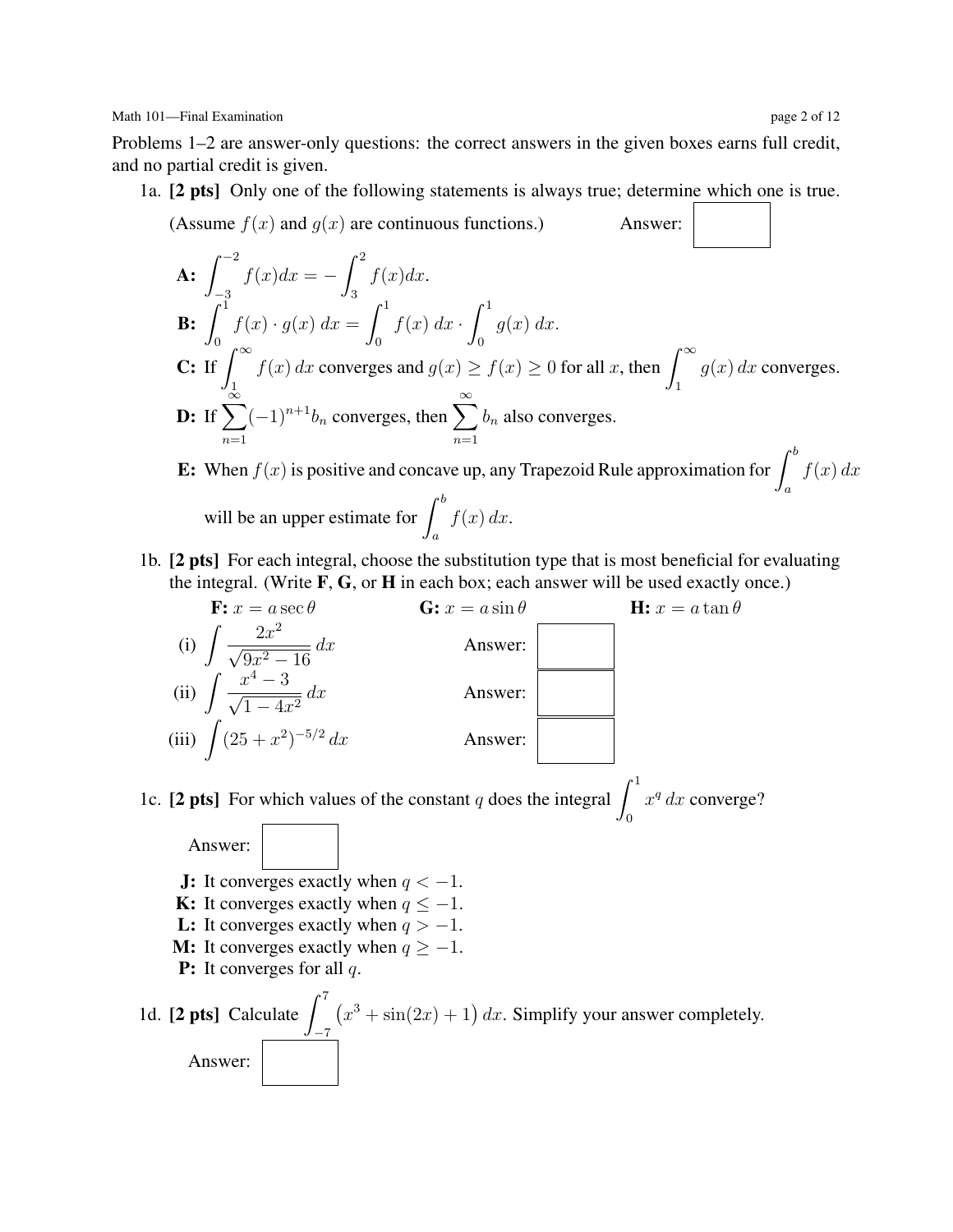Math 101—Final Examination page 3 of 12

Problems 1–2 are answer-only questions: the correct answers in the given boxes earns full credit, and no partial credit is given.

2a. [2 pts] Which of the following integrals equals 
$$
\int_1^2 f(x^3) dx
$$
? Answer:   
\nA:  $\int_1^2 3u^2 f(u) du$   
\nB:  $\int_1^{\sqrt[3]{2}} 3u^2 f(u) du$   
\nC:  $\int_1^8 3u^2 f(u) du$   
\nD:  $\int_1^2 \frac{f(u)}{3u^{2/3}} du$   
\nE:  $\int_1^{\sqrt[3]{2}} \frac{f(u)}{3u^{2/3}} du$   
\nH:  $\int_1^{\sqrt[3]{2}} f(u) du$   
\nC:  $\int_1^8 3u^2 f(u) du$   
\nF:  $\int_1^8 \frac{f(u)}{3u^{2/3}} du$   
\nJ:  $\int_1^8 f(u) du$ 

2b. [2 pts] Which of the following Maclaurin series equals  $\frac{x^4}{1-2x^3}$ ? Answer:

- $\mathbf{K}: x^3 2x^7 + 4x^{11} 8x^{15} + \cdots$  Q: x  $4-2x^7+4x^{10}-8x^{13}+\cdots$  $\mathbf{L}: x^3 - \frac{1}{2}$  $\frac{1}{2}x^7 + \frac{1}{4}$  $\frac{1}{4}x^{11} - \frac{1}{8}$  $\frac{1}{8}x^{15} + \cdots$  S:  $x^4 - \frac{1}{2}$  $\frac{1}{2}x^7 + \frac{1}{4}$  $\frac{1}{4}x^{10} - \frac{1}{8}$  $\frac{1}{8}x^{13} + \cdots$  $\mathbf{M}: x^3 + 2x^7 + 4x^{11} + 8x^{15} + \cdots$   $\mathbf{T}: x^4 + 2x^7 + 4x^{10} + 8x^{13} + \cdots$  ${\bf P}$ :  $x^3 + \frac{1}{2}$  $\frac{1}{2}x^7 + \frac{1}{4}$  $\frac{1}{4}x^{11} + \frac{1}{8}$  $\frac{1}{8}x^{15} + \cdots$  U:  $x^4 + \frac{1}{2}$  $\frac{1}{2}x^7 + \frac{1}{4}$  $\frac{1}{4}x^{10} + \frac{1}{8}$  $\frac{1}{8}x^{13} + \cdots$
- 2c. [4 pts] For each of the following series, choose the appropriate statement. (Write the appropriate two-letter answer in each box; each answer will be used at most once.)
	- **CI:** Converges by Integral Test with  $\int_1^{\infty}$  $ln x$  $rac{1}{x}$  dx
	- CT: Converges by Test for Divergence
	- **CC:** Converges by Comparison Test with  $\sum_{n=1}^{\infty}$ 1  $\overline{n}^3$
	- CA: Converges by Alternating Series Test
	- **CL:** Converges by Limit Comparison Test with  $\sum_{n=1}^{\infty}$ 1  $\overline{n^2}$
	- **DI:** Diverges by Integral Test with  $\int_1^\infty$  $ln x$  $rac{1}{x}$  dx
	- DT: Diverges by Test for Divergence
	- **DC:** Diverges by Comparison Test with  $\sum_{n=1}^{\infty} \frac{1}{\sqrt{n}}$  $\overline{n}$
	- DA: Diverges by Alternating Series Test
	- **DL:** Diverges by Limit Comparison Test with  $\sum_{n=1}^{\infty}$  $\pi$  $\overline{n^2}$

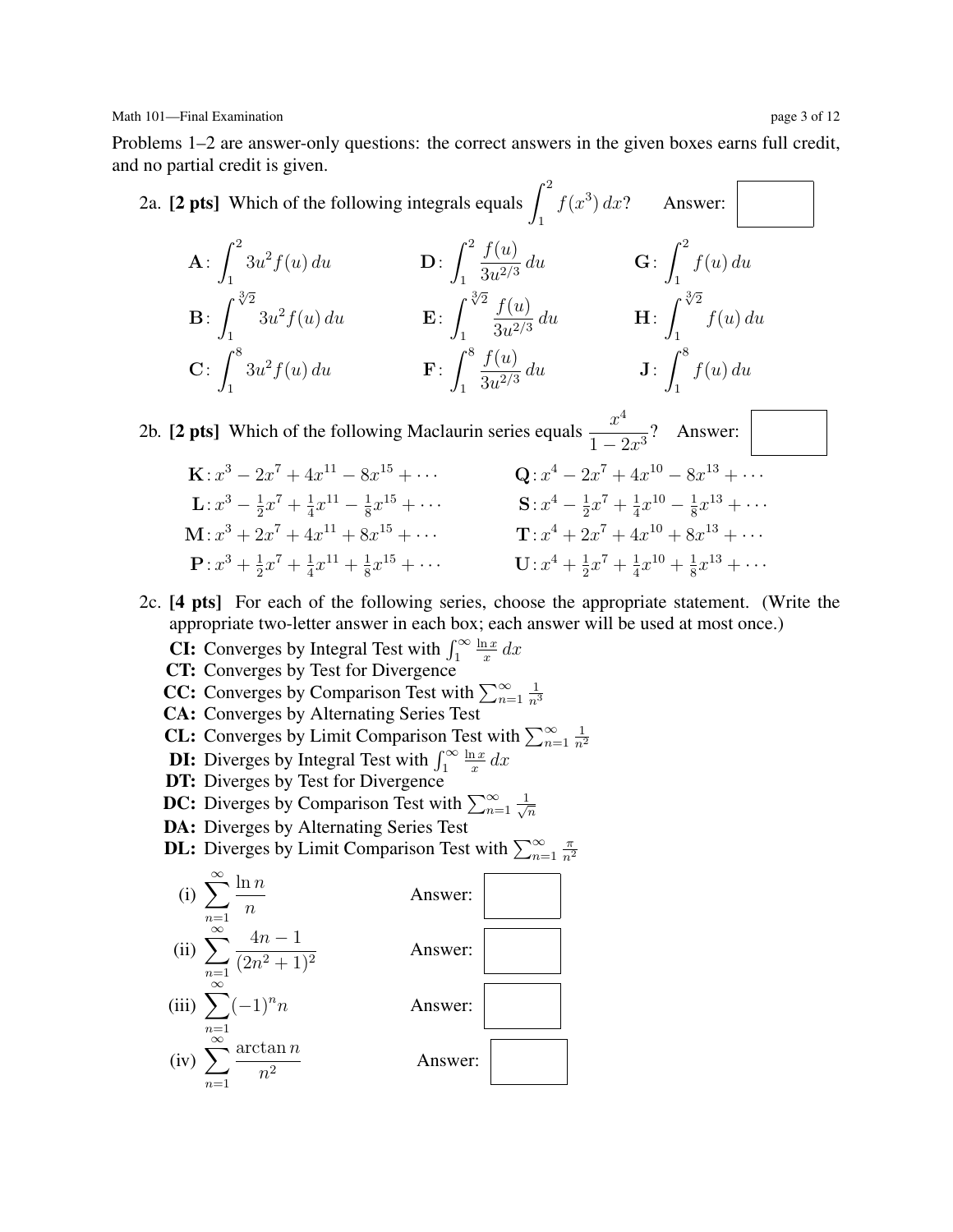Problems 3–6 are short-answer questions: put a box around your final answer, but you must include the correct accompanying work to receive full credit. √

3a. [3 pts] Calculate the area of the region enclosed by  $y = 2^x$  and  $y = 2^x$  $\overline{x}+1$ .

3b. [3 pts] Evaluate  $\int \tan^3 x \sec^5 x \, dx$ .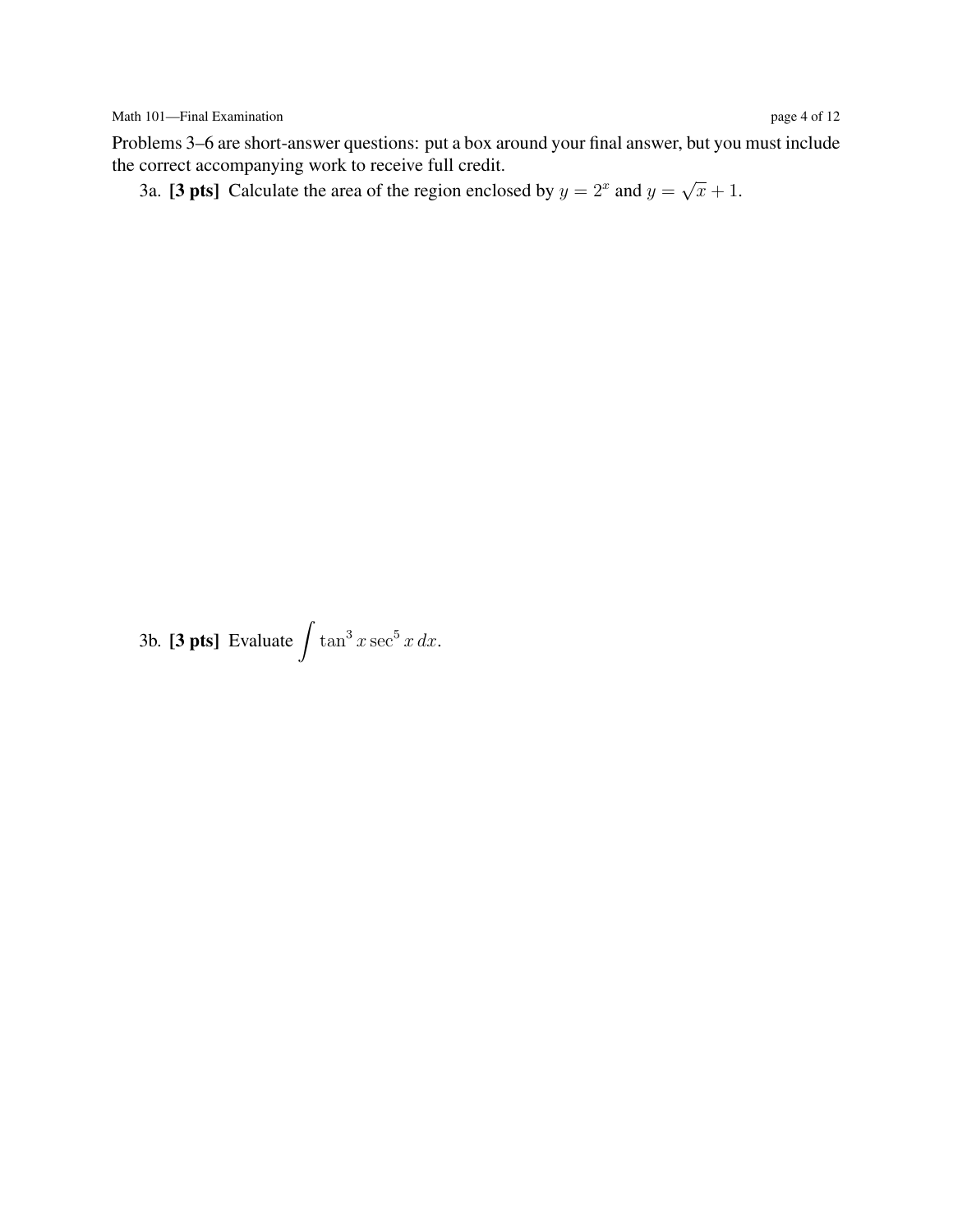Problems 3–6 are short-answer questions: put a box around your final answer, but you must include the correct accompanying work to receive full credit.

4a. [3 pts] Find the average value of the function  $y = x^2 \ln x$  on the interval  $1 \le x \le e$ .

4b. **[3 pts]** Calculate 
$$
\int \frac{1}{x^4 + x^2} dx
$$
.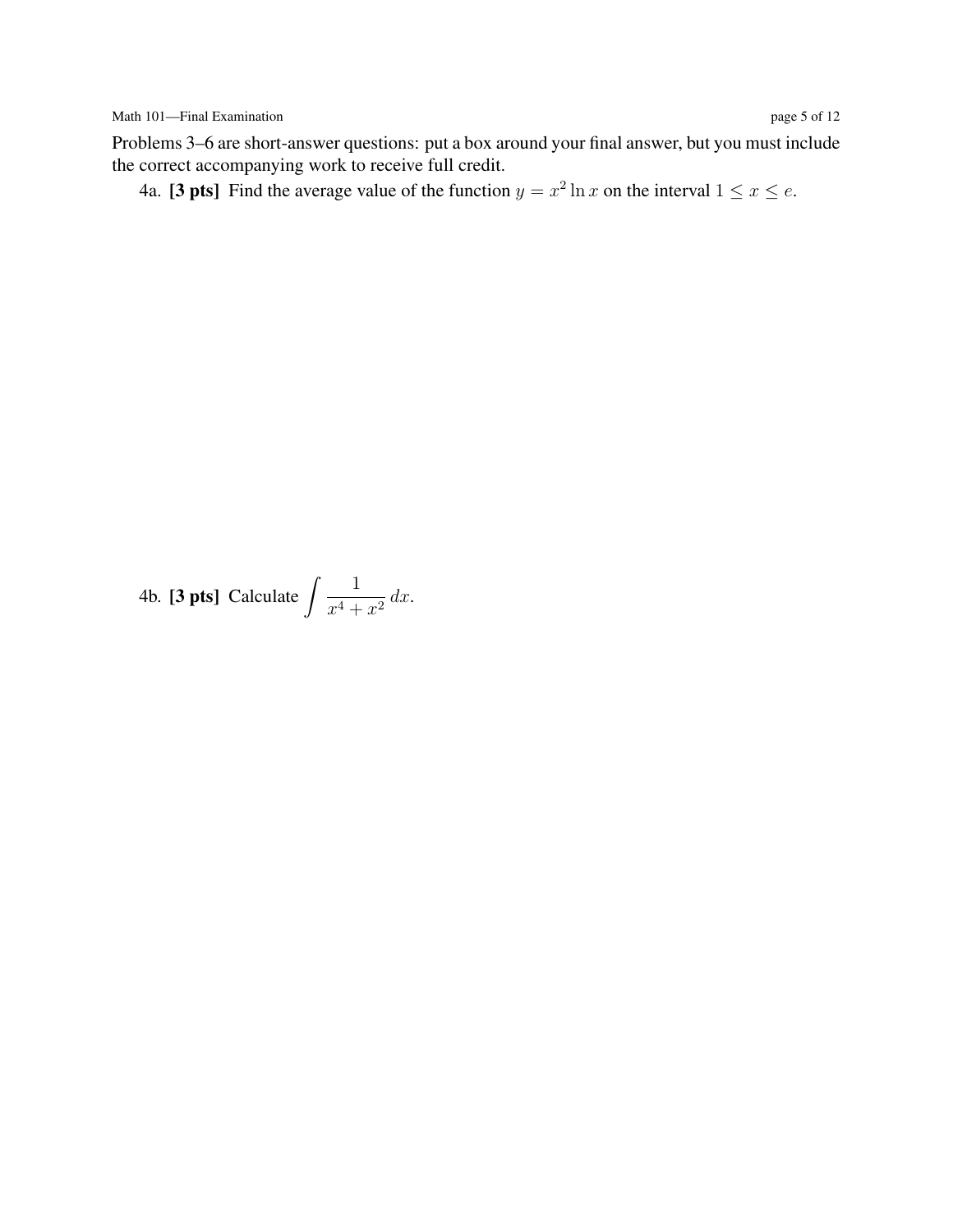Problems 3–6 are short-answer questions: put a box around your final answer, but you must include the correct accompanying work to receive full credit.

5a. [3 pts] Determine whether the series  $\sum_{n=1}^{\infty}$  $n=1$  $(-1)^n$  $\frac{(1)}{9n+5}$  is absolutely convergent, conditionally convergent, or divergent; justify your answer.

5b. [3 pts] The series  $\sum_{n=1}^{\infty}$  $n=1$  $(-1)^{n+1}$  $\frac{(1)}{(2n+1)^2}$  converges to some number S (you don't have to prove this). According to the Alternating Series Estimation Theorem, what is the smallest value of *n* for which the *n*th partial sum of the series is at most  $\frac{1}{100}$  away from *S*? For this value of  $n$ , write out the *n*th partial sum of the series.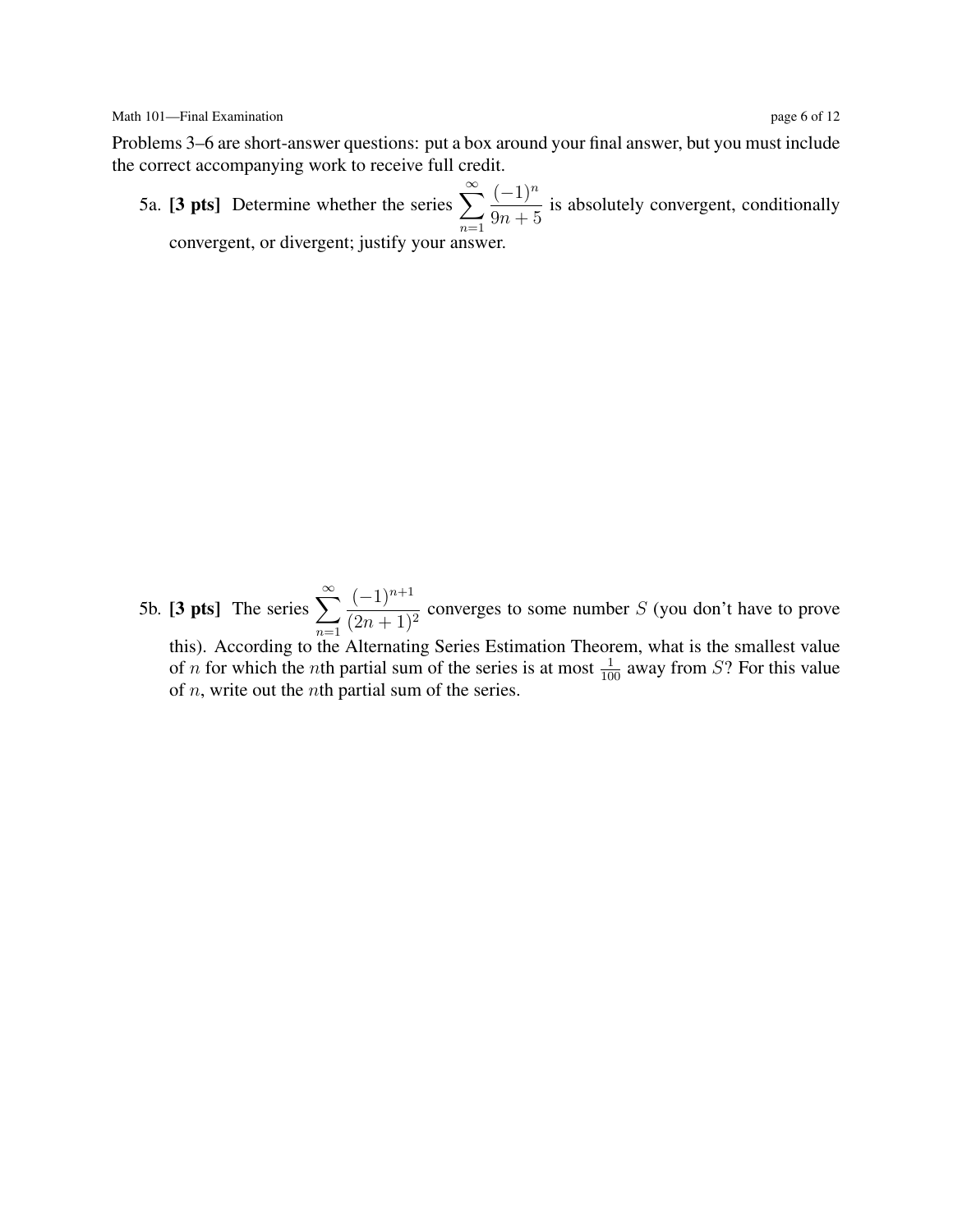Problems 3–6 are short-answer questions: put a box around your final answer, but you must include the correct accompanying work to receive full credit.

6a. **[3 pts]** Find the Maclaurin series for 
$$
\int x^4 \arctan(2x) dx
$$
.

6b. [3 pts] Suppose that you have a sequence  $\{b_n\}$  such that the series  $\sum_{n=0}^{\infty} (1 - b_n)$  converges. Using the tests we've learned in class, prove that the radius of convergence of the power series  $\sum_{n=1}^{\infty}$  $n=0$  $b_n x^n$  is equal to 1.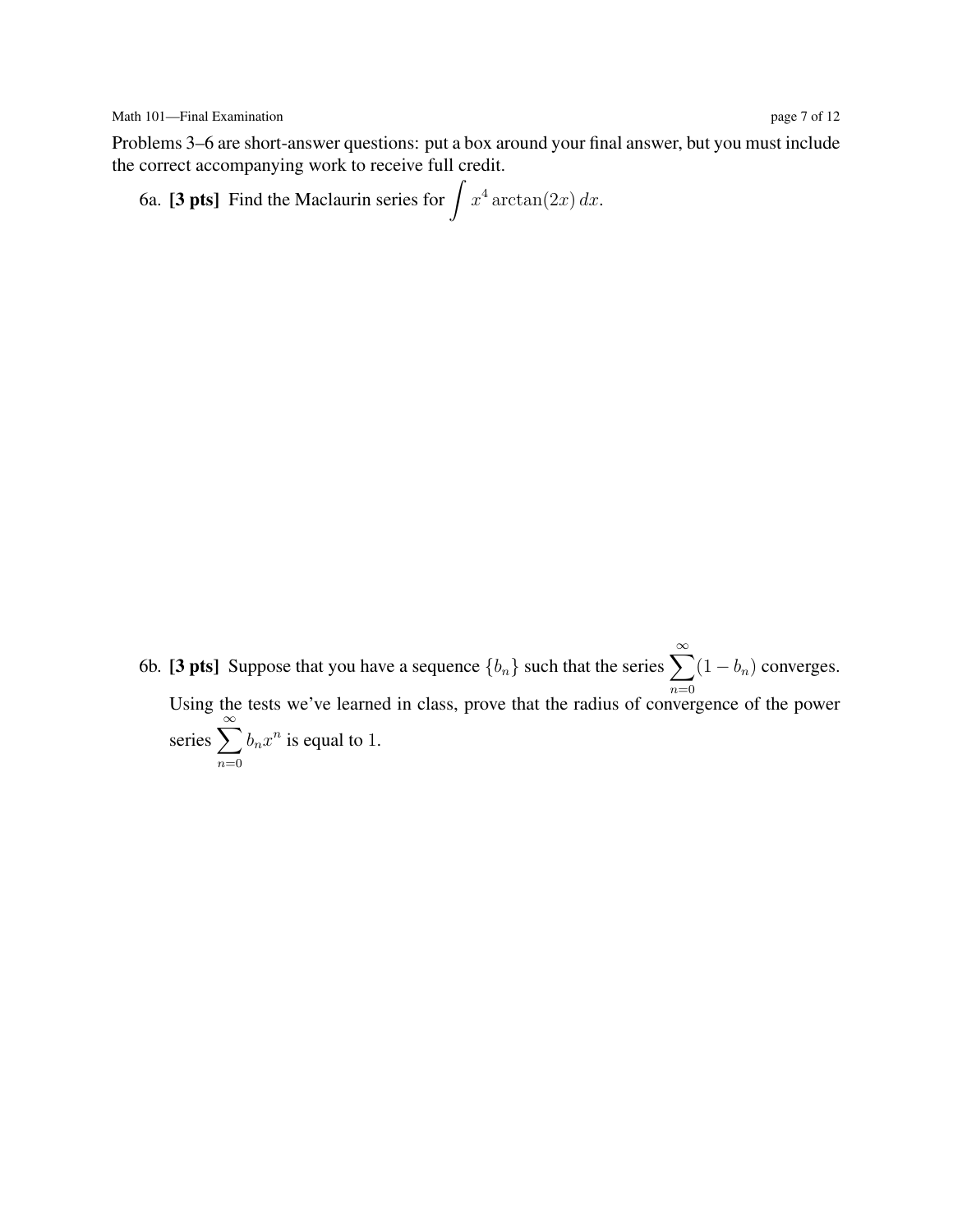Problems 7–11 are long-answer: give complete arguments and explanations for all your calculations answers without justifications will not be marked.

7. Define 
$$
f(x) = x^3 \int_0^{x^3+1} e^{t^3} dt
$$
.

(a) [3 pts] Find a formula for the derivative  $f'(x)$ .

(b) [3 pts] Find the equation of the tangent line to the graph of  $y = f(x)$  at  $x = -1$ . Simplify your answer completely.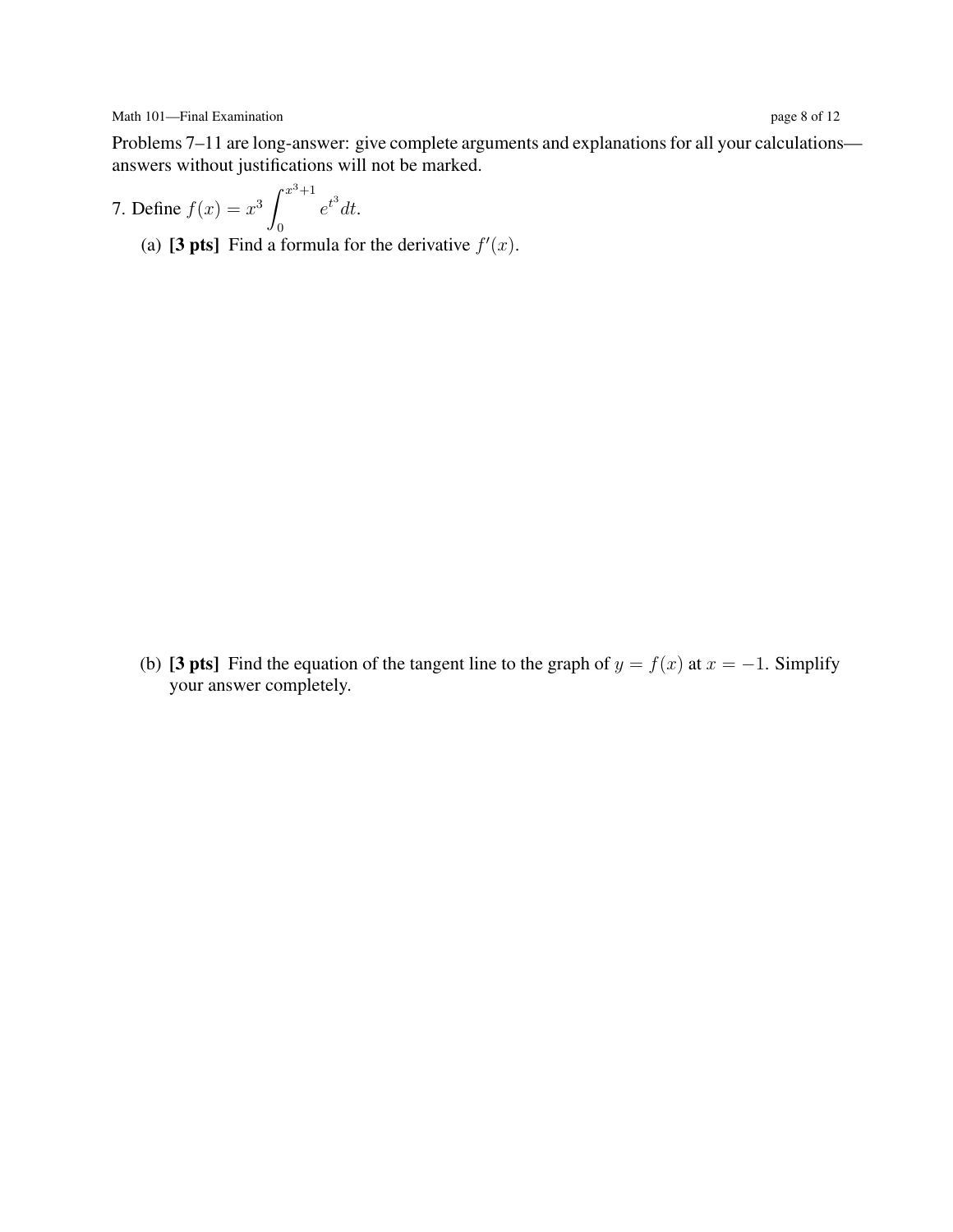- 8. Let D be the region below the graph of the curve  $y =$ √  $\sqrt{9-4x^2}$  and above the x-axis.
	- (a) [4 pts] Using an appropriate integral, find the *area* of the region D; simplify your answer completely.

(b) [3 pts] Find the *centre of mass* of the region D; simplify your answer completely. (Assume it has constant density  $\rho$ .)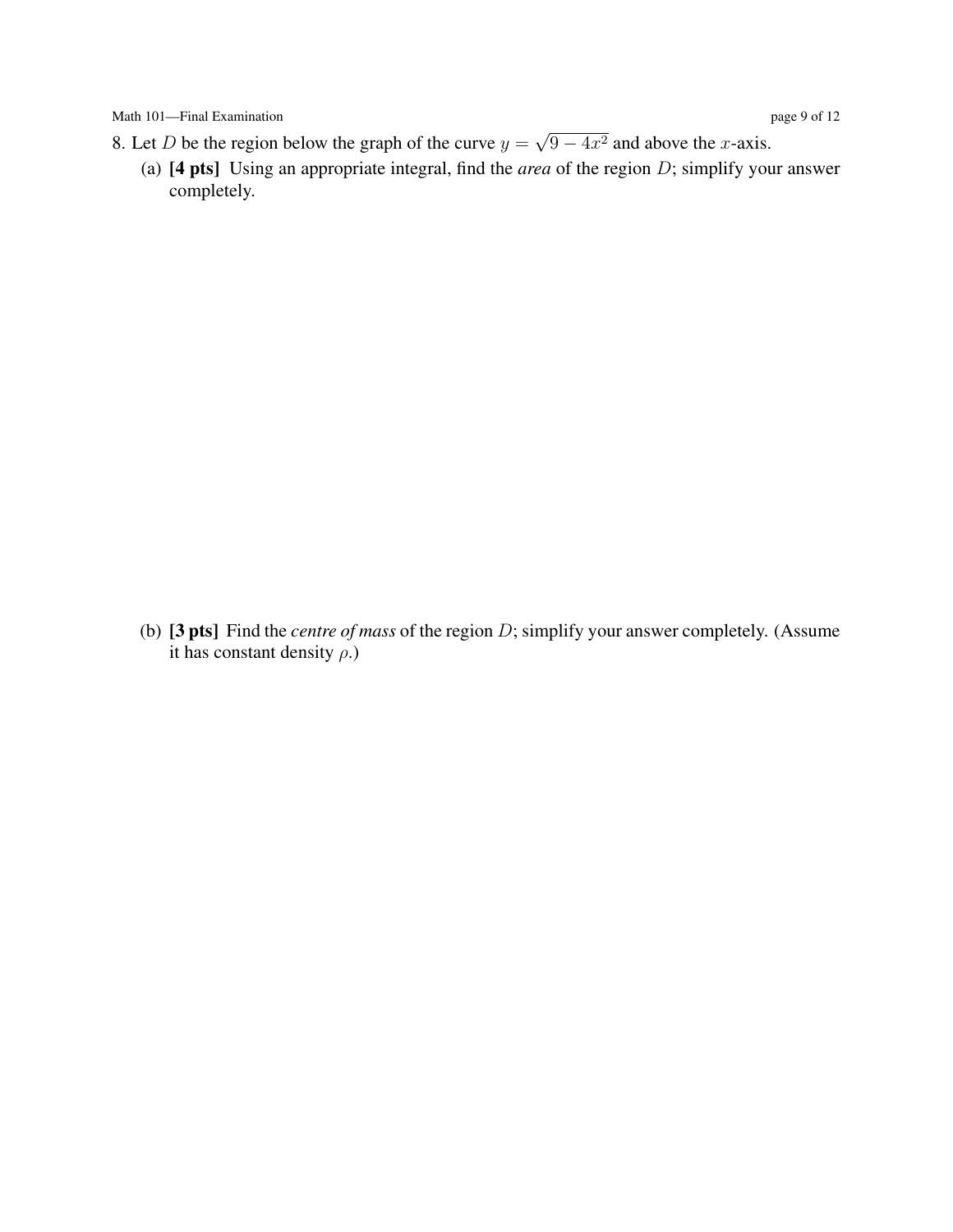9.

(a) [3 pts] Find the solution of the differential equation  $\frac{1 + \sqrt{y^2 - 4}}{1}$  $\tan x$  $y' = \frac{\sec x}{2}$  $\frac{y}{y}$  that satisfies  $y(0) = 2$ . You don't have to solve for y in terms of x.

(b) [4 pts] A sculpture, shaped like a pyramid 3 m high sitting on the ground, has been made by stacking smaller and smaller iron plates on top of one another. The iron plate at height z m above ground level is a square whose side length is  $(3 - z)$  m. All of the iron plates started on the floor of a basement 2 m below ground level.

Write down an integral that represents the work, in newtons, it took to move all of the iron from its starting position to its present position. Do not evaluate the integral. (You can use  $9.8 \text{ m/s}^2$  for the force of gravity and  $8000 \text{ kg/m}^3$  for the density of iron.)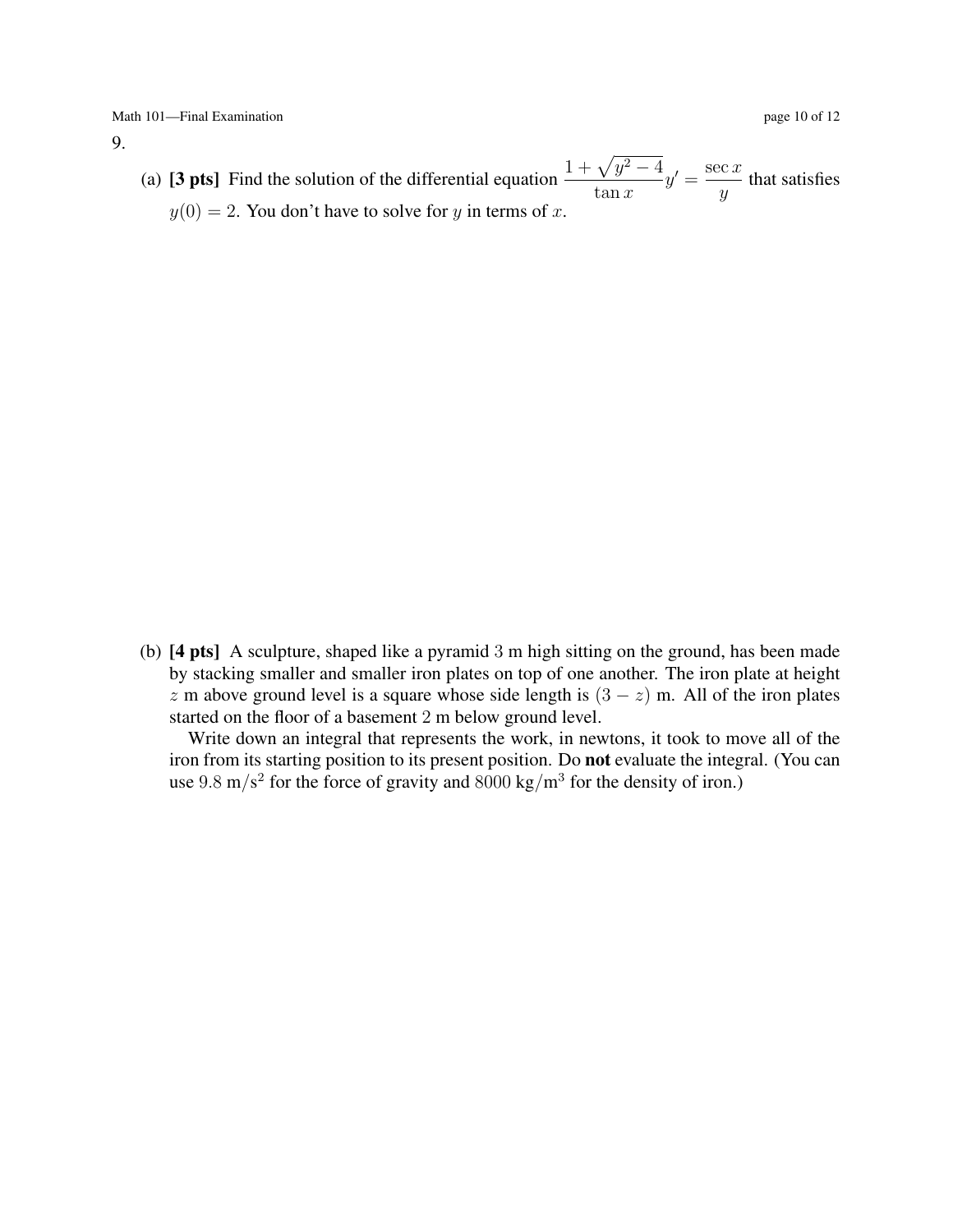Math 101—Final Examination page 11 of 12

10. Let R be the region inside the circle  $x^2 + (y - 2)^2 = 1$ . Let S be the solid obtained by rotating  $R$  about the  $x$ -axis.

(a)  $[4 \text{ pts}]$  Write down an integral representing the volume of S.

(b) [3 pts] Evaluate the integral you wrote down in part (a). (You may use any technique you know, including a geometric one, to do so.)